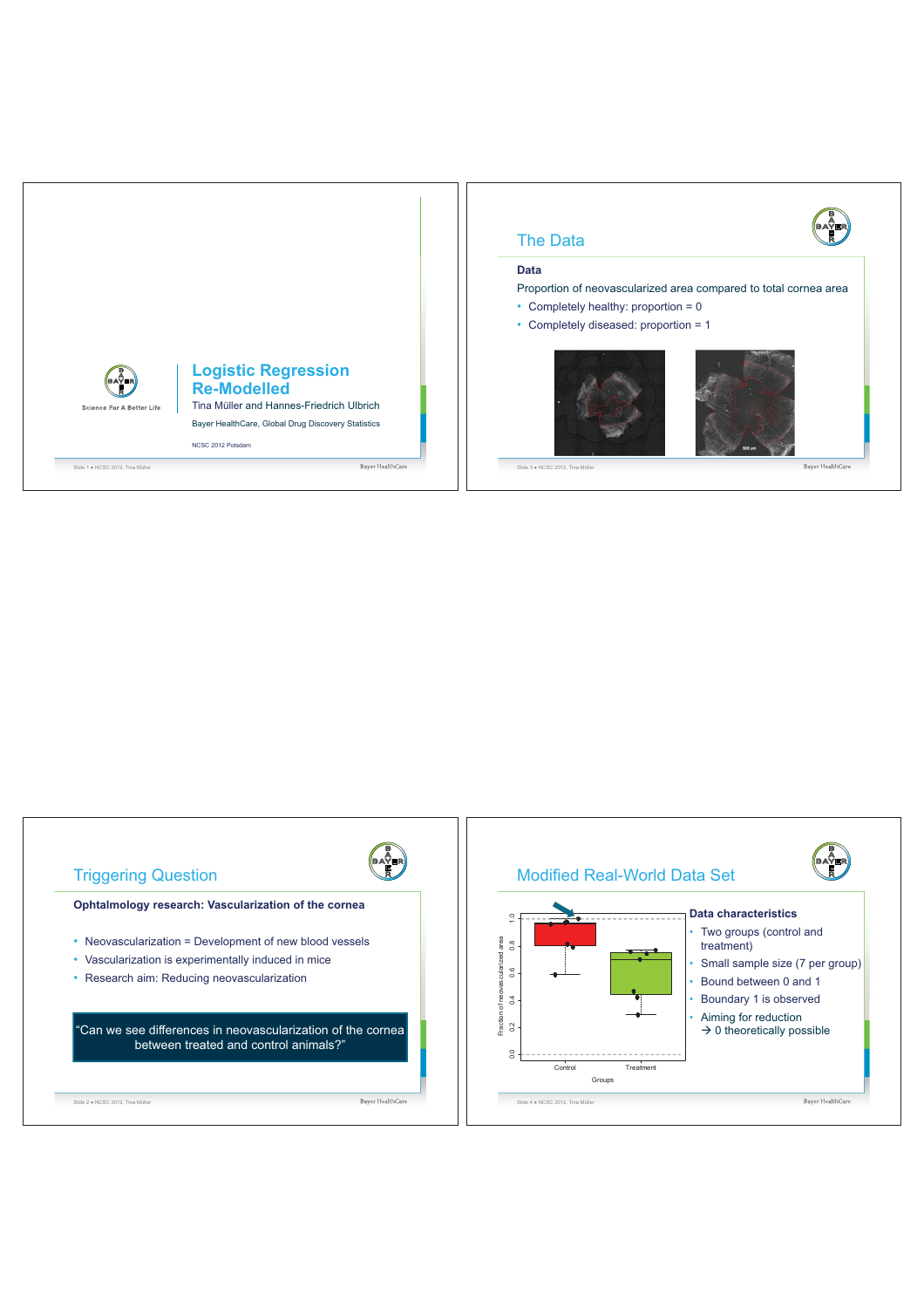

|                                                                                                                                                      | Calculation in SAS <sup>®</sup> 9.2                                                                                          |  |  |  |  |  |
|------------------------------------------------------------------------------------------------------------------------------------------------------|------------------------------------------------------------------------------------------------------------------------------|--|--|--|--|--|
| Pre-requisite: Parametric method (Confidence interval of effect<br>size desired, power important because of sample size)                             | PROC GENMOD DATA = WORK.tmp;<br>CLASS qrp;<br>MODEL neo = $\text{qrp}$ / LINK = logit DIST = normal;                         |  |  |  |  |  |
| First hits in literature search - Drawbacks                                                                                                          | LSMEANS $qrp$ / ALPHA = .05 PDIFF=Control ("Control");                                                                       |  |  |  |  |  |
| 1. Ignore boundaries: Linear model                                                                                                                   | LSMESTIMATE grp "Treat - Control" -1 1 / CL EXP;                                                                             |  |  |  |  |  |
| • Predictions can lie outside possible value range                                                                                                   | RUN:                                                                                                                         |  |  |  |  |  |
| 2. Transform data: Linear model on transformed data<br>• Popular: $y_{trans} = \log(\frac{y}{1-y})$<br>• How to transform value = 1 or value = $0$ ? | <b>WARNING:</b> A link function appropriate for binomial data<br>was selected but the binomial distribution was<br>not used. |  |  |  |  |  |
|                                                                                                                                                      | $\rightarrow$ similar warnings for probit and cloqloq link functions                                                         |  |  |  |  |  |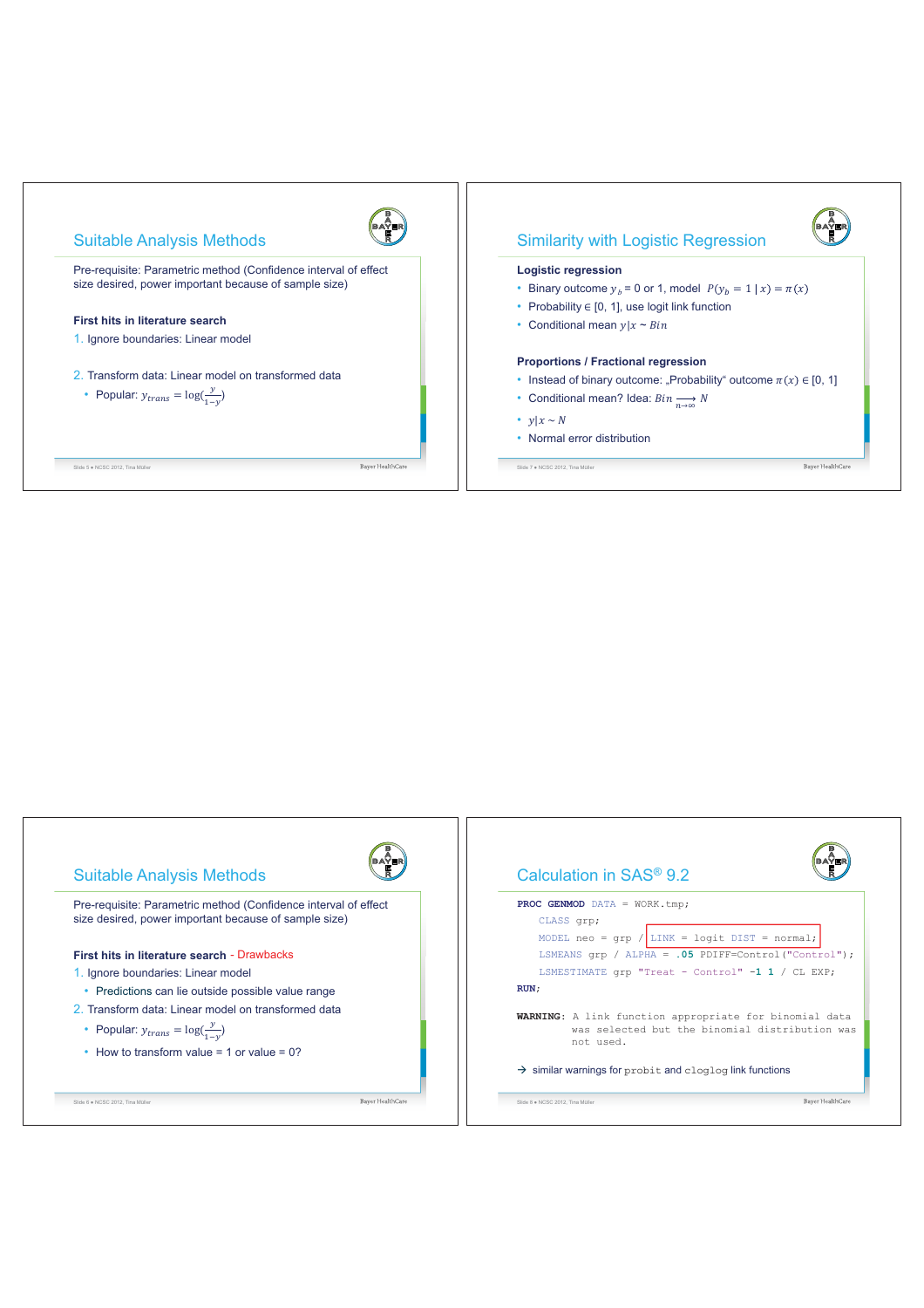| <b>Method</b>                              | Mean<br><b>Group</b><br>0.87<br>Control<br>0.59<br>Treatment<br>Control                          | estimate                     | Confidence<br>interval | p-value       | Model estimates |                 |                                 |      |           |                     |
|--------------------------------------------|--------------------------------------------------------------------------------------------------|------------------------------|------------------------|---------------|-----------------|-----------------|---------------------------------|------|-----------|---------------------|
| linear model<br>(original)<br>linear model |                                                                                                  | (0.73, 1.01)<br>(0.41, 0.77) | 0.012                  | <b>Method</b> | Group           | <b>Estimate</b> | <b>Standard</b><br><b>Error</b> | Mean | <b>CI</b> |                     |
| (logit)                                    | Treatment                                                                                        |                              |                        |               | linear model    | Control         | 1.27                            | 0.22 |           | 0.90(0.80, 0.95)    |
| LogReg                                     | Control                                                                                          | 0.87                         | (0.70, 0.95)           | 0.010         | (logit)         | Treatment       | $-1.47$                         | 0.29 |           | $0.60$ (0.41, 0.76) |
|                                            | Treatment                                                                                        | 0.59                         | (0.47, 0.71)           |               | LogReg          | Control         | 1.16                            | 0.23 |           | $0.87$ (0.70, 0.95) |
| ٠<br>٠                                     | Confidence limit outside [0, 1]<br>Transformed data not analyzed<br>LogReg performs satisfactory |                              |                        |               |                 | Treatment       | $-1.35$                         | 0.28 |           | $0.59$ (0.47, 0.70) |